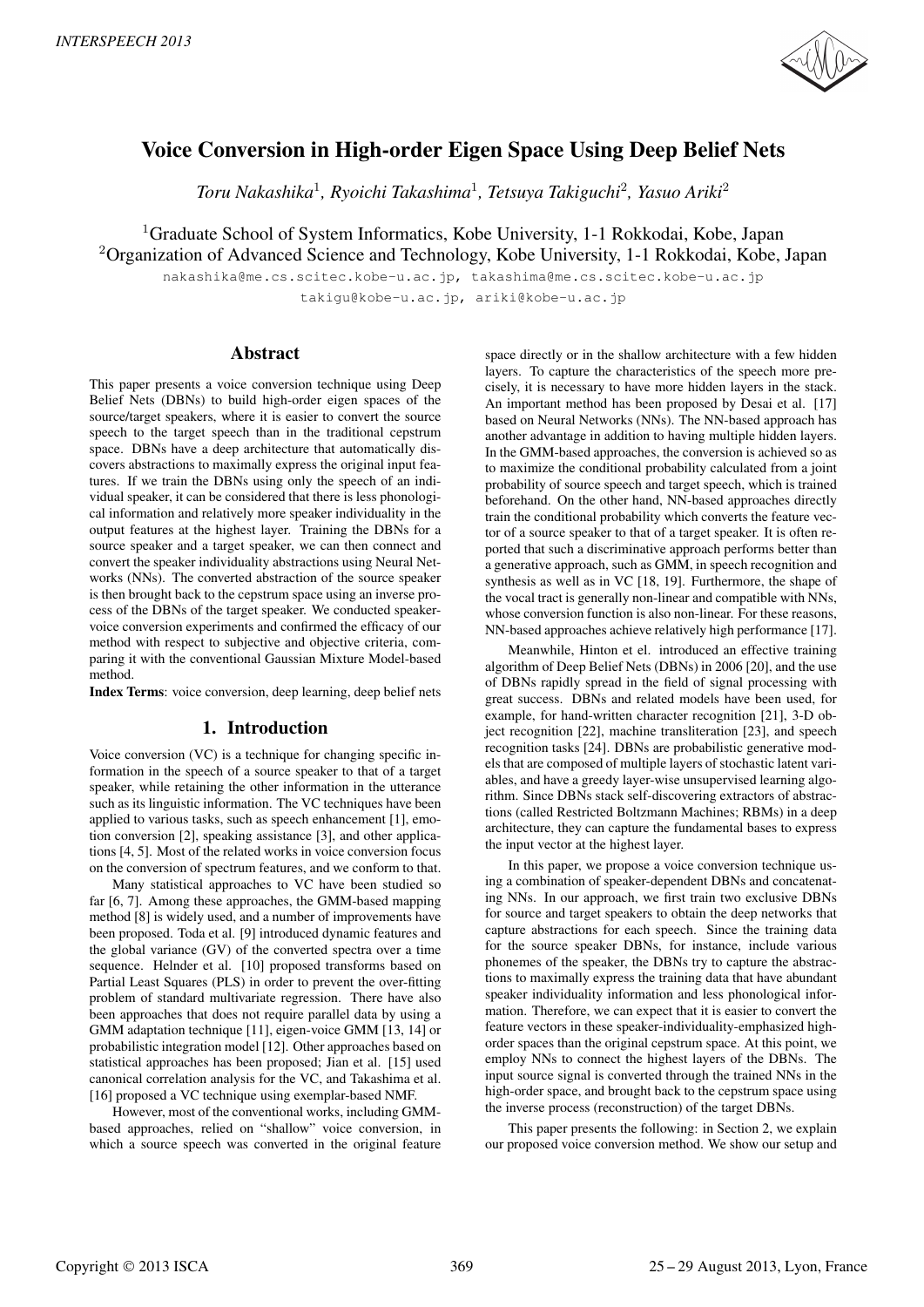

Figure 1: Our proposed voice conversion architecture, combined with two different DBNs and concatenating NNs. A source feature vector x is fed to  $DBN_x$ ,  $NN_{xy}$ , and  $DBN_y$ in order, and then converted to a target vector  $y$ . This figure shows an example of architectures with two hidden layers in the DBNs and with one hidden layer in the NNs.  $\sigma$  indicates a standard sigmoid function, i.e.  $\sigma(x)=1/(1+\exp(-x)).$ 

experimental results in Section 3, and Section 4 is our conclusion.

# 2. Methodology

#### 2.1. Voice conversion using DBNs and NNs

Fig. 1 shows a flow of our proposed method, where an input vector (cepstrum) of the source speaker is converted to that of a target speaker in the high-order space by using DBNs and NNs. We prepare different DBNs for source speech and target speech  $(DBN<sub>s</sub>$  and  $DBN<sub>t</sub>$ , respectively) so as to capture the speaker-individuality information. All the DBNs are trained using the corresponding speaker's training data. As shown in Fig. 1, DBNs stack multiple layers  $(L$  layers) and share the weights bottom-up and top-down<sup>1</sup>. Given weight parameter matrices  $\boldsymbol{W}_{s}^{(l)}$  and  $\boldsymbol{W}_{t}^{(l)}$   $(l = 1, 2, \ldots, L)$  for  $DBN_s$  and  $DBN_t$ , respectively, bottom-up conversion functions  $\zeta_s(z)$  and  $\zeta_t(z)$ can be represented by:

$$
\zeta_i(z) = (\zeta_i^{(1)} \circ \zeta_i^{(2)} \circ \cdots \circ \zeta_i^{(L)})(z) \qquad (1)
$$

$$
= \bigodot_{l=1}^{L} \zeta_i^{(l)}(z) \tag{2}
$$

$$
\zeta_i^{(l)}(z) = \sigma(W_i^{(l)}z), \quad i \in \{s, t\} \tag{3}
$$

where  $\bigodot_{l=1}^{L}$  denotes composition of L functions. For instance,  $\bigodot_{l=1}^2 \zeta^{(l)}_s(z) = \sigma(W^{(2)}_s\sigma(W^{(1)}_s z)).$ 

Similarly, given a high-order feature vector at the highest layer, a top-down conversion function  $\zeta_i^{-1}(z)$  that brings it back to the original (cepstrum) space is given by:

$$
\zeta_i^{-1}(z) = \bigodot_{l=1}^L \sigma(W_i^{(L-l+1)^T} z). \tag{4}
$$

In our approach, the compact-represented input vector calculated by Eq. (1) is converted into the high-order target space using  $(I + 1)$  layers perceptron  $NN_{st}$  (in Fig. 1). Once the weight parameters  $W_{st}^{(l)}(l = 1, 2, ..., I)$  of  $NN_{st}$  are estimated beforehand, an input vector can be converted to:

$$
\eta_{st}(z) = \bigodot_{l=1}^{I} \sigma(W_{st}^{(i)}z)
$$
\n(5)

Summarizing the above, a conversion function of our method from a source speech  $x$  to a target speech  $y$  is given by:

$$
y = \zeta_t^{-1}(\eta_{st}(\zeta_s(x))) \tag{6}
$$

$$
= \bigodot_{l=1}^{2L+I} \sigma(W^{(l)}x) \tag{7}
$$

where  $W^{(l)}$  denotes an element of a set of weight parameters  $W$ , where

$$
W = \{W^{(l)}\}_{l=1}^{2L+1} \tag{8}
$$

$$
= \{W_s^{(1)}, \cdots, W_s^{(L)}, W_{st}^{(1)}, \cdots, \qquad (9)
$$

$$
\mathbf{W}_{st}^{(I)}, \mathbf{W}_{t}^{(L)^{T}}, \cdots, \mathbf{W}_{t}^{(1)^{T}}\}.
$$
 (10)

As Eq. (7) indicates, our conversion method is based on the composite function of multiple different non-linear functions. On the other hand, a conventional GMM-based approach with  $M$  Gaussian mixtures converts the source features  $x$  as

$$
y = \sum_{m=1}^{M} P(m|x) E_m^{(y)}
$$
 (11)

$$
P(m|\boldsymbol{x}) = \frac{w_m \mathcal{N}(\boldsymbol{x}; \boldsymbol{\mu}_m^{(x)}, \boldsymbol{\Sigma}_m^{(xx)})}{\sum_{m=1}^M w_m \mathcal{N}(\boldsymbol{x}; \boldsymbol{\mu}_m^{(x)}, \boldsymbol{\Sigma}_m^{(xx)})}
$$
(12)

$$
E_m^{(y)} = \mu_m^{(y)} + \Sigma_m^{(yx)} \Sigma_m^{(xx)-1} (x - \mu_m^{(x)}) \quad (13)
$$

showing it to be an additive model of non-linear functions. Therefore, it is expected that our compositive model has a richer expression than the conventional GMM-based method.

#### 2.2. Training the networks

DBNs have an architecture that stacks multiple Restricted Boltzmann Machines (RBMs) which compose a visible layer and a hidden layer. In the training, parameters of DBNs are determined layer-by-layer: from the lowest layer of the RBM to the highest. For each RBM, there are no connections among visible units or hidden units, but bidirectional connections between visible units and hidden units. In the literature of RBMs, the joint probability  $p(v, h)$  of binary-valued visible units  $v = [v_1, \dots, v_I]^T$ ,  $v_i \in \{0, 1\}$  and binary-valued hidden units  $h = [h_1, \dots, h_J]^T, h_j \in \{0, 1\}$  is defined as:

$$
p(\boldsymbol{v}, \boldsymbol{h}) = \frac{1}{Z} \exp(-E(\boldsymbol{v}, \boldsymbol{h})) \tag{14}
$$

$$
E(v, h) = -b^T v - c^T h - v^T W h \qquad (15)
$$

$$
Z = \sum_{v,h} \exp(-E(v,h)) \tag{16}
$$

 $1$ Technically, each stack is not a bidirectional model except for the highest layer; however, the architecture is approximately regarded as being a bidirectional model in this paper.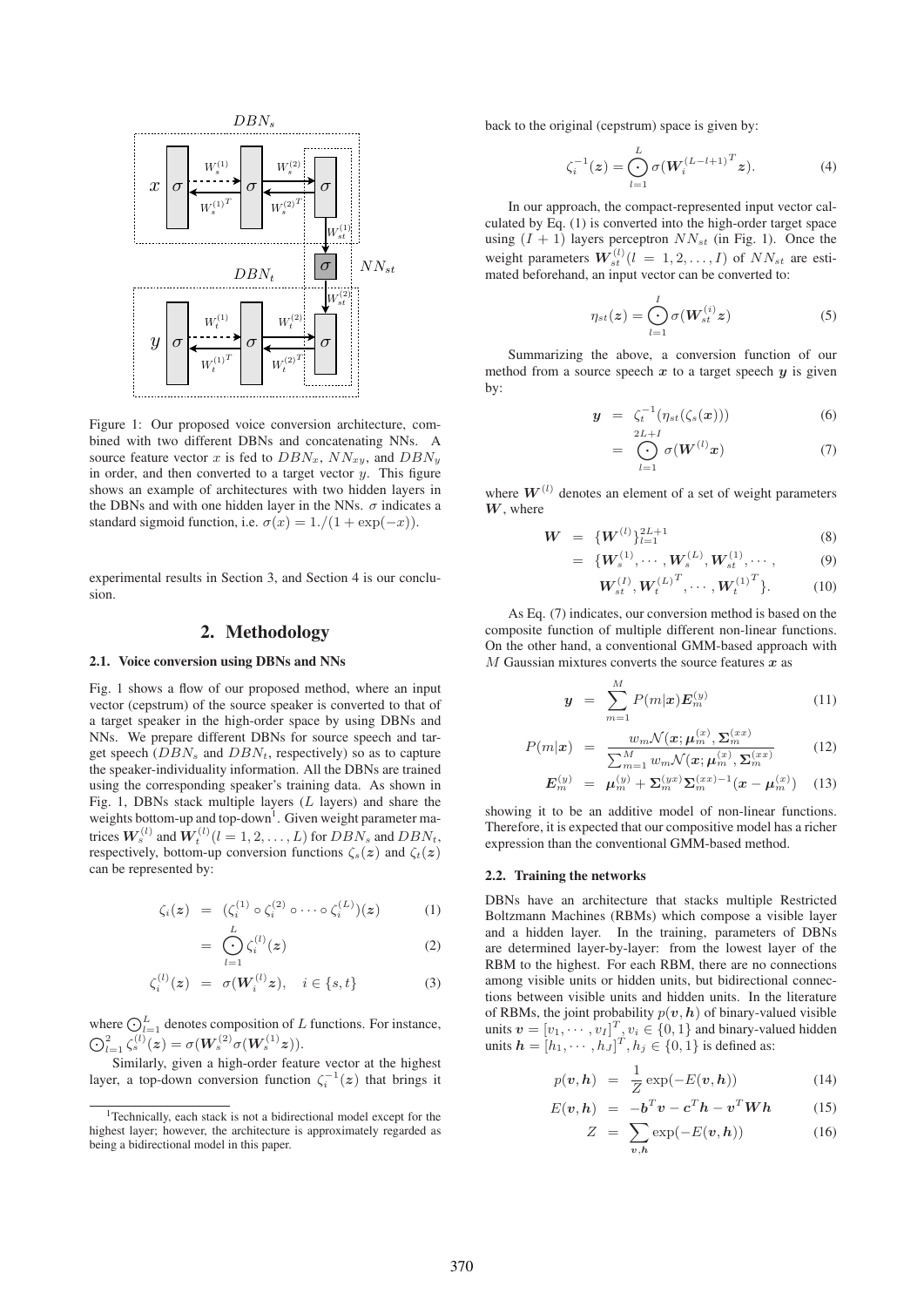where,  $\mathbf{W} \in \mathbb{R}^{I \times J}$ ,  $\mathbf{b} \in \mathbb{R}^{I \times 1}$ , and  $\mathbf{c} \in \mathbb{R}^{J \times 1}$  are the weightparameter matrix between visible units and hidden units, a bias vector of visible units, and a bias vector of hidden units, respectively.

Since there are no connections between visible units or between hidden units, the conditional probabilities  $p(h|v)$  and  $p(v|h)$  form simple equations as follows:

$$
p(h_j = 1|\mathbf{v}) = \sigma(c_j + \mathbf{v}^T \mathbf{W}_{:j}) \tag{17}
$$

$$
p(v_i = 1 | \mathbf{h}) = \sigma(b_i + \mathbf{h}^T \mathbf{W}_{i:}^T)
$$
 (18)

where  $W_{ij}$  and  $W_i$ : denote the j-th column vector and the i-th row vector, respectively. Eqs. (17) and (18) show that each layer has a non-linear activation of sigmoid function, in accord with Fig. 1 and Eqs. (3) and (4).

For parameter estimation, the log likelihood of visible units is used as an evaluation function. Differentiating partially with respect to each parameter, we obtain:

$$
\frac{\partial \log p(\boldsymbol{v})}{\partial w_{ij}} = \langle v_i h_j \rangle_{data} - \langle v_i h_j \rangle_{model} \qquad (19)
$$

$$
\frac{\partial \log p(\boldsymbol{v})}{\partial b_i} = \langle v_i \rangle_{data} - \langle v_i \rangle_{model} \tag{20}
$$

$$
\frac{\partial \log p(\boldsymbol{v})}{\partial c_j} = \langle h_j \rangle_{data} - \langle h_j \rangle_{model} \tag{21}
$$

where,  $\langle \cdot \rangle_{data}$  and  $\langle \cdot \rangle_{model}$  indicate expectations of input data and the inner model, respectively. However, it is generally hard to compute the second term. Typically, expectation of the reconstructed data  $\langle \cdot \rangle_{recon}$  computed by Eqs. (17) and (18) is alternatively used [20]. Using Eqs. (19), (20) and (21), each parameter can be updated by stochastic gradient descent.

In the training of DBNs, the hidden units of the current stack are regarded as visible units in the next layer. In other words, the hidden units computed as a conditional probability  $p(h|v)$  in Eq. (17) are fed to the following RBMs, and trained in the similar way. This procedure is repeated layer-by-layer until the highest layer is reached.

After training two DBNs for source and target speakers, we train a converting-in-high-order-space  $NN_{st}$  using parallel speeches  $\{x_n, y_n\}_{n=1}^N$  of source/target speakers. Weight parameters of  $NN_{st}$  are estimated so as to minimize the error between the output  $\eta_{st}(\zeta_s(x_n))$  and the target vector  $\zeta_t(\mathbf{y}_n)$ . Finally, each parameter of the whole networks  $(DBN<sub>s</sub>, DBN<sub>t</sub>)$ and  $NN_{st}$ ) is fine-tuned by back-propagation using the raw parallel data.

#### 2.3. Pre-processing

The above-mentioned DBNs (or RBMs) as shown in Eqs. (15) and (18) are modeled under the assumption that each visible unit is binary. Therefore, real-valued data, such as cepstrum features, do not suit the training of DBNs. There is an approach that supports a real-valued input by modeling in which each visible unit is sampled from a Gaussian distribution [20]; however, we took another approach based on soft-binarization. The input vectors (both for the source speaker and the target speaker) are first normalized to have zero mean and unit variance for each dimension, and then binarized using an element-wise sigmoid function  $\sigma_{\alpha}(x)$  as:

$$
x \leftarrow \sigma_{\alpha}(x) = 1/(1 + \exp(-\alpha x)) \tag{22}
$$

where,  $\alpha$  (= 2, in this paper) indicates a gain parameter.



Figure 2: Normalized spectrum distortion calculated from converted speech using each method (left), and preference score to see auditory measure (right).

# 3. Experiments

## 3.1. Setup

We conducted voice conversion experiments using the ATR Japanese speech database [25], comparing our method with the conventional GMM-based approach. From this database, we selected and used a male speaker (MMY) for the source, and a female speaker (FTK) for the target.

For the training and validation set, we resampled the acoustic signals to 8 kHz from their original 20 kHz, extracted STRAIGHT parameters, and used D cepstrum coefficients  $(D = 40$  except for the energy features, in this paper) computed from the STRAIGHT parameters. The parallel data of the source/target speakers processed by Dynamic Programming were created from 216 word speeches in the dataset, and used for the training of DBNs and NNs (and GMM for the conventional method). Note that the parallel data was prepared for NNs (and GMM), and two DBNs were trained independently. The number of the training data (frames) was 189,992 (about 63 min.). We let the learning rate and the number of epochs in the gradient decent-based training of DBNs be 0.05 and 50, respectively. We tested two different architectures of DBNs for reference: (DBN1) L=1,I=1, and deeper (DBN2) L=2,I=1. The numbers of each node from input  $x$  to output  $y$  in Fig. 1 were [40 80 80 40] for DBN1, and [40 120 30 30 120 40] for DBN2. For the conventional method, we used a GMM with 64 mixtures and a diagonal covariance matrix. For the validation, 15 sentences (about 52 sec.) were arbitrarily selected from the database.

We converted only spectrum features using DBNs (or GMM), and pitches using a traditional linear conversion with mean and standard deviation. Energy features (0-order cepstrum coefficients) of the source signal were used for the target signal synthesis without change.

#### 3.2. Results and discussion

Fig. 2 summarizes the experimental results, showing the comparison of our method with the conventional GMM method with respect to objective and subjective metrics. For the objective metric, we used normalized spectrum distortion (NSD), calculated by:

$$
NSD = \sqrt{\frac{\|S^Y - S^X\|^2}{\|S^Y - S^X\|^2}}
$$
 (23)

where,  $S^X$ ,  $S^Y$ , and  $\hat{S}^X$  denote STRAIGHT spectra (a matrix of spectra by time sequence) of the source speaker, spectra of the target speaker, and the converted spectra using each